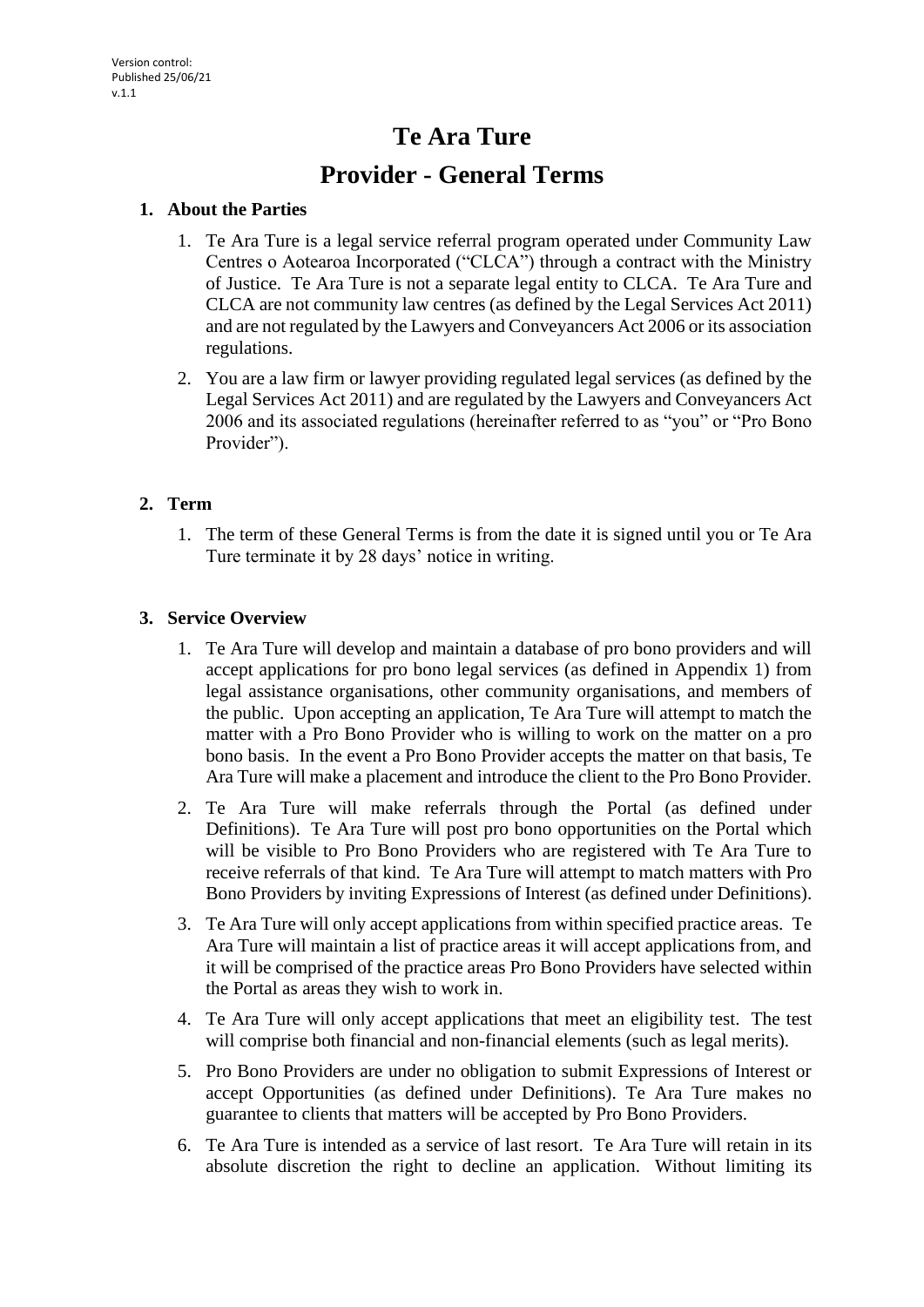discretion, Te Ara Ture may decline a referral where the client has means to pay for a lawyer, is eligible for legal aid, is vexatious, is pursuing a matter on the basis of principle, or where in Te Ara Ture's view the matter is not a reasonable use of pro bono resources.

# **4. Regulated Relationships**

- 1. The referral of a matter through the service comprises a chain involving several entities. In some cases, a client will move from one lawyer/client relationship to another. The parties acknowledge it is important the relationship between clients and all entities involved in the referral process is defined at each point of the chain.
- 2. The parties agree to work together in good faith to develop and use referral processes and documents which provide clarity in any given instance. Those referral processes and documents will provide for the following:
	- 1. Te Ara Ture is not, as defined Lawyers and Conveyancers Act 2006, a provider of regulated services, a lawyer, a law firm (whether incorporated or unincorporated) or a community law centre. As such, no client/lawyer relationship can be formed with Te Ara Ture. No lawyer/client relationship is formed between Te Ara Ture and a client whose application is accepted by Te Ara Ture or who receive a placement from Te Ara Ture
	- 2. A client/lawyer relationship will form between the Pro Bono Provider and client only once the Pro Bono Provider has completed its own onboarding processes with the client, including the acceptance by the client of the Pro Bono Provider's terms of engagement (and satisfaction of any conditions imposed by the Pro Bono Provider).
	- 3. Any client/lawyer relationship between a regulated Legal Assistance Organisation, such as a community law centre, terminates once the client has completed the application form and it has been submitted to Te Ara Ture.
- 3. Te Ara Ture will only accept an application or post a matter as an Opportunity if the applicant has accepted in writing the matters outlined at 4.2.1-4.2.3.

# **5. Scope and Nature of Services**

- 1. For each Opportunity, Te Ara Ture will define the scope of work requested in terms of:
	- 1. area of law;
	- 2. opportunity type; and
	- 3. help requested.
- 2. The scope of work covered by the referral will be defined by reference to the original posting and any subsequent discussion, clarification or variation made within the Portal. The scope of work covered by the referral will be documented in the Pro Bono Provider's terms of engagement with the client.

#### **6. Pro Bono Provider Costs**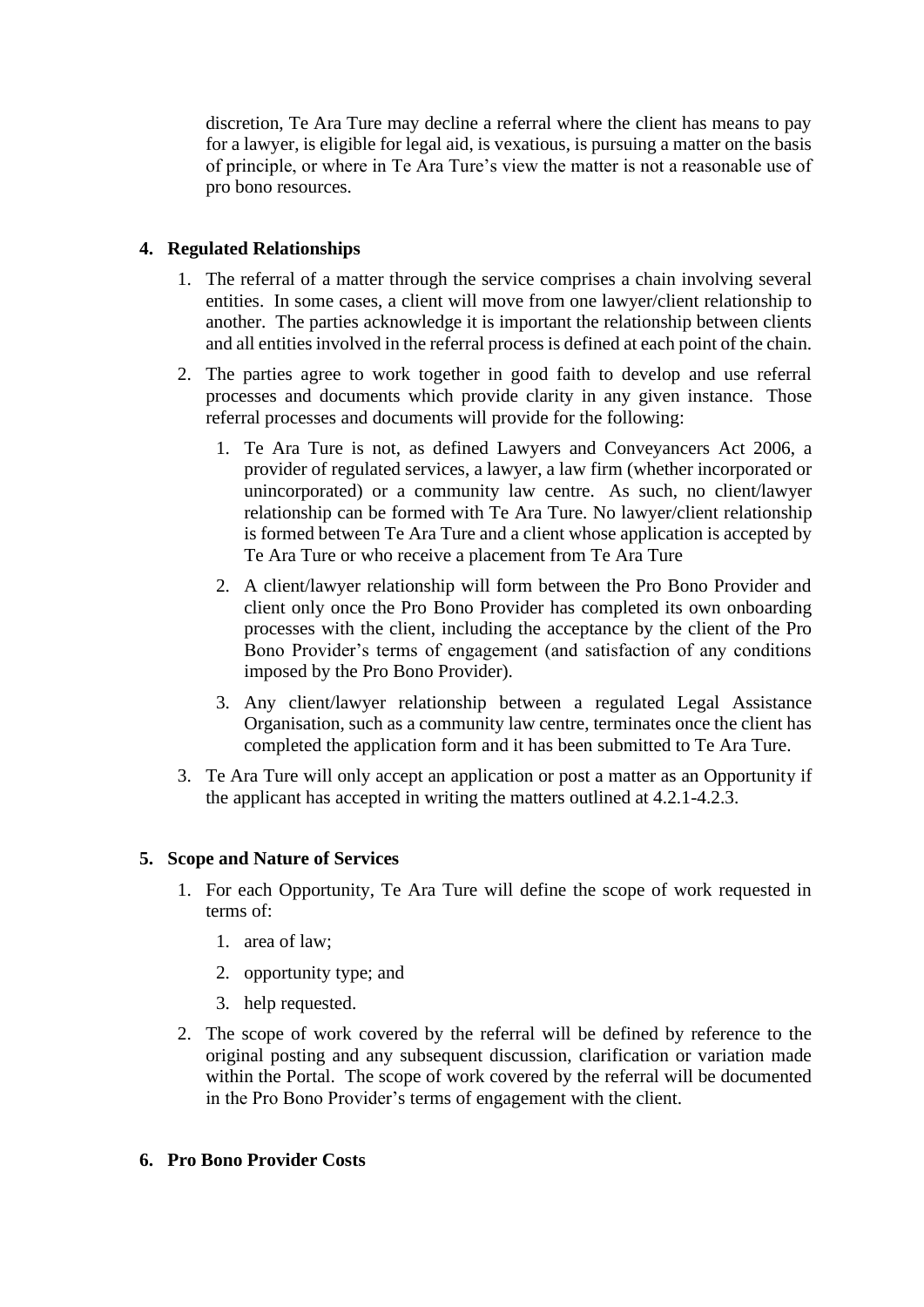- 1. The hours of legal service provided by the Pro Bono Provider, within the scope of work, will be undertaken:
	- 1. for free (in the case of individuals); or
	- 2. at a reduced fee within the range of 0% to 50% of your standard hourly charges (in the case of bodies corporate, including charities, other not for profit or social enterprises).
- 2. The Pro Bono Provider accepts the referral on the basis that:
	- 1. With respect to internal disbursements (such as services such as postage, photocopying, printing and telephone calls), the client will:
		- 1. not have to pay the first \$200.00 of; or
		- 2. You agree to waive all internal disbursements.
	- 2. You may pass on to the client external disbursements, which include, but may not be limited to, court filing fees, expert witnesses, interpreters and travel expenses that we could incur on your behalf.
	- 3. If the referral is for a litigation or other complex matter where disbursements are likely to be significant you may, prior to beginning work on the referral, enter into disbursement agreement with that provides for:
		- 1. charging all internal and external disbursements to the client; and/or
		- 2. obtaining payment for such disbursements in advance
	- 4. Any costs in addition to the above, including legal service hours beyond the defined scope of work, may be passed on to the client by the Pro Bono Provider. In the event you wish to pass on the additional costs you must notify the client before they are incurred and/or be explained in your terms of engagement with the client.

# **7. Liability and Entitlement to Costs**

- 1. The application process discloses to clients that in litigated matters, it likely the court will order the losing parties to pay the opposing party's legal costs. In the event a client has court costs ordered against them then the client will be required to pay those costs. The Pro Bono Provider, Te Ara Ture and the Legal Assistance Organisations will not be liable for those costs.
- 2. The application process also discloses that successful parties may have costs awarded in their favour. In the event of litigated matters (or matters where litigation is intended) you may enter into a costs agreement that provides for the recovery of your costs from a third party, but only if the work you perform for the client results in an entitlement to costs (as defined at 20 below).
- 3. An 'Entitlement to Costs' means any of the following during or at the end of the work performed for the client:
	- 1. either of:
		- 1. a court or tribunal judgment, award or order for costs in the client's favour; or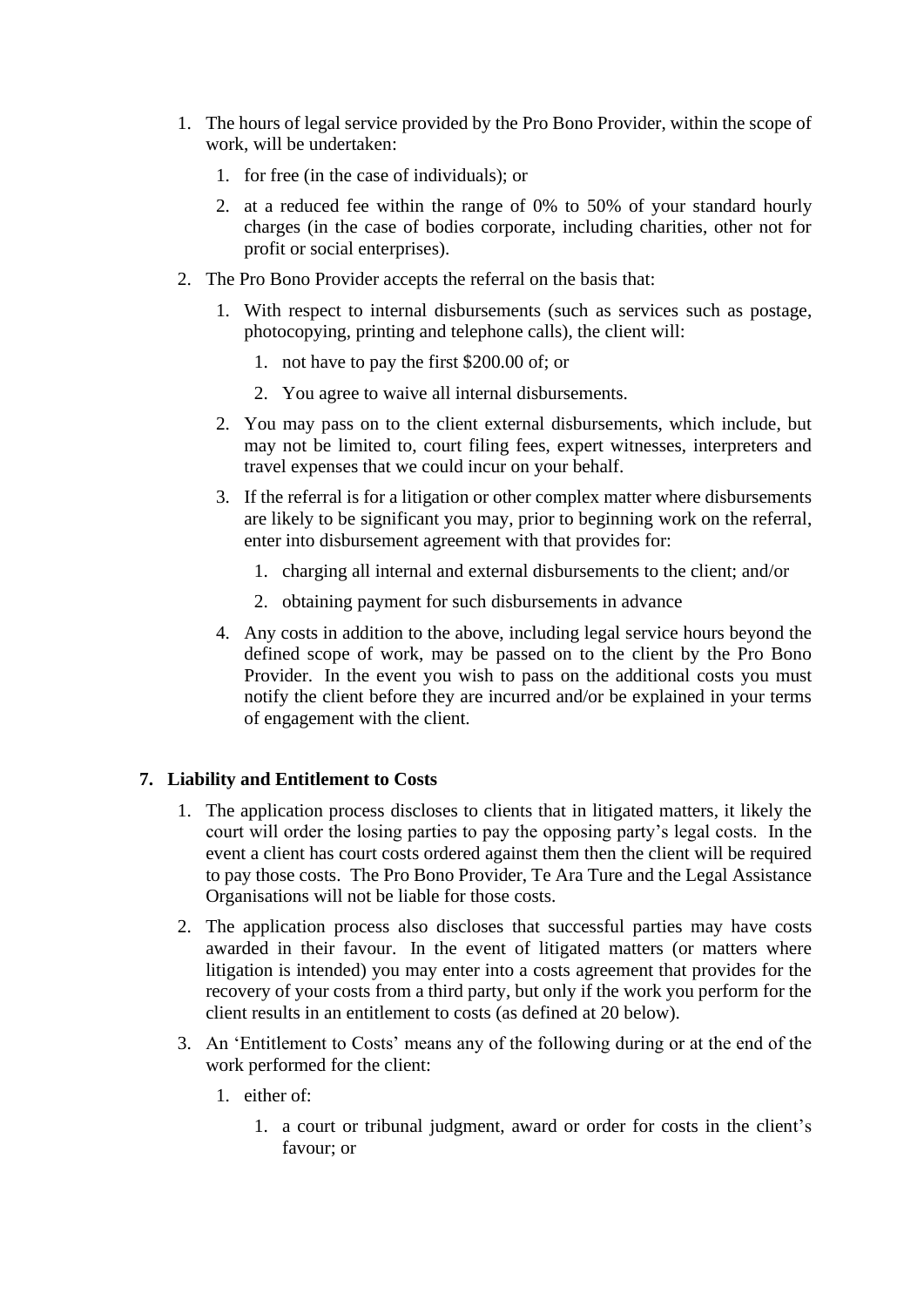- 2. an agreement that your costs or disbursements or both be paid by another party; and
- 2. the client is able to recover some or all of your standard hourly charges and disbursements from the other party
- 4. To avoid doubt, you cannot recover costs from the client unless the client has first recovered costs from the third party.

## **8. Portal**

- 1. Te Ara Ture makes referrals via a software program that manages the placement of pro bono opportunities with Pro Bono Providers.
- 2. The Portal can be used by registered users to:
	- 1. post and send Opportunities in the Portal;
	- 2. manage Expressions of Interest;
	- 3. manage workflows around the placement and management of Opportunities;
	- 4. communicate with Pro Bono Providers about Opportunities;
	- 5. transfer documents and information to Pro Bono Providers; and
	- 6. view and report on activity in the Portal.
- 3. You agree to register as a user of the Portal and use the Portal for the selection and referral of Opportunities through the Te Ara Ture.
- 4. Use of the Portal is governed by Te Ara Ture's Privacy Policy and Portal Terms of Service. By using the Portal, you agree to be legally bound by those terms and conditions.

#### **9. Information Sharing, Privacy and Reporting**

- 1. For the service to operate effectively information needs to be collected and shared amongst varies parties and used for various purposes.
- 2. Placing Matters
	- 1. Placing matters through Te Ara Ture requires the sharing of personal information. Information must be shared with Te Ara Ture so it can assess eligibility, determine what assistance is required, and match matters with Pro Bono Providers. We must also share information with Pro Bono Providers so they can make informed choices about whether to offer help.
- 3. Planning and reporting
	- 1. Te Ara Ture is required to report to Ministry of Justice information about the activities of Te Ara Ture and the services provided by Pro Bono Providers. Te Ara Ture is also required to report to Justice Connect (the developer of the Portal) deidentified and aggregated data about the use of the Portal. To ensure services are effective and adequately resourced, Te Ara Ture also needs to collect and use information for auditing, research, planning, marketing and reporting purposes.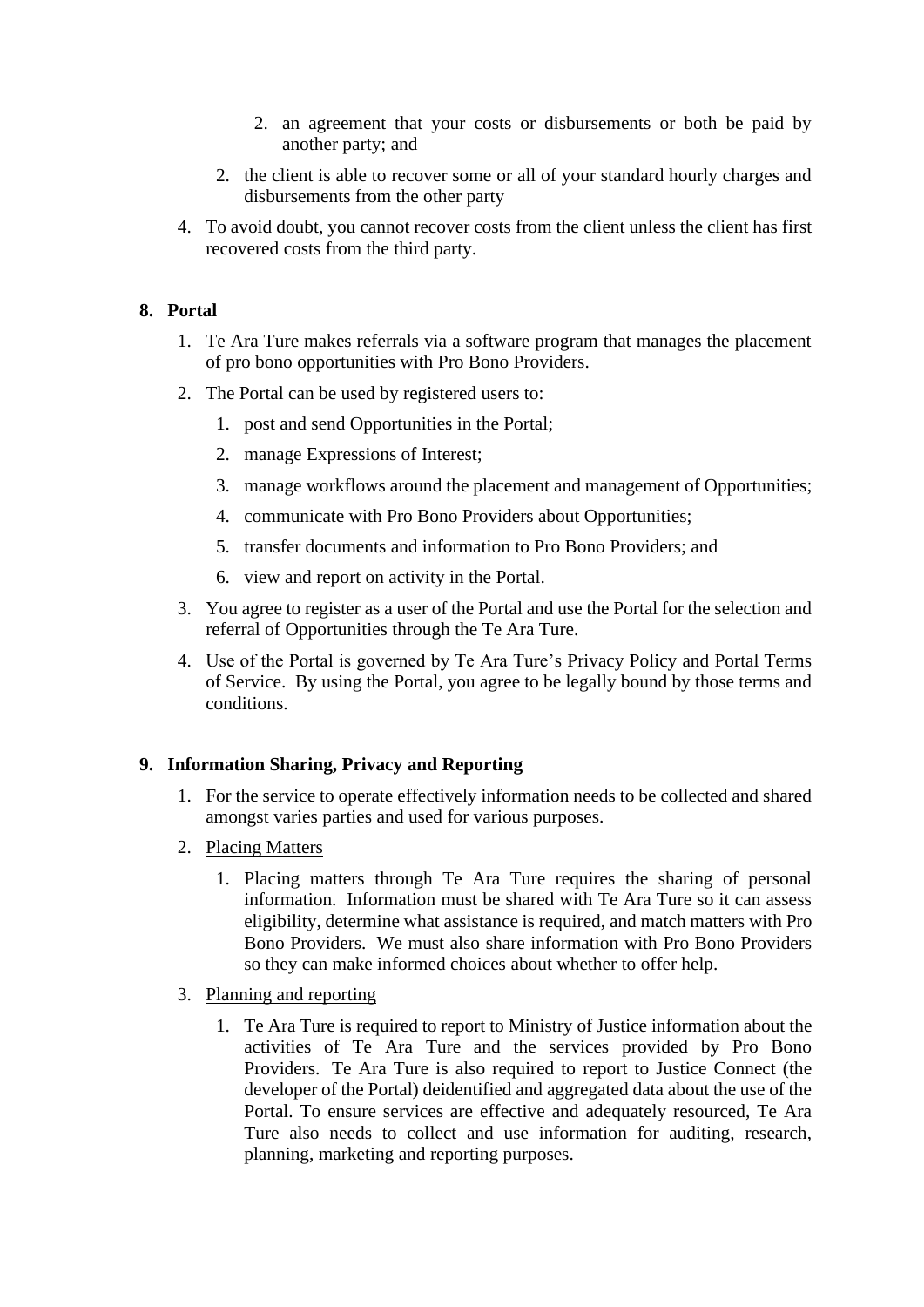- 2. Te Ara Ture will collect information about the work the Pro Bono Providers do on matters referred by us. We will collect and generate aggregated and deidentified data about firms, clients, hours, practice areas, scope of practice and any other field appearing on the Portal.
- 3. We will also collect this information by way of reports from Pro Bono Providers, which include the following information about each matter:
	- 1. the experience levels of personnel who worked on the matter;
	- 2. the number of hours worked;
	- 3. the work product produced; and
	- 4. the outcomes achieved.
- 4. You agree to provide to us each quarter the information described in 9.3.3 and agree to us collecting the information described in 9.3.3 You do not need to provide the information described in 9.3.3 if you reasonably believe that the disclosure to Te Ara Ture will harm your legal client's position, is contrary to a legal obligation they owe, will void legal privilege, will violate the terms of a settlement agreement, or is contrary to your obligation to protect your client's interests
- 5. We may use the information in 9.3.2 and 9.3.3 for the purposes described in 9.3.1.
- 6. We will not release any data that identifies your firm and its pro bono activities without your express consent.
- 7. Te Ara Ture will not disclose any of the information described in 9.3.2 and 9.3.3 other than in a deidentified, aggregated manner. In the event Te Ara Ture wishes to report narrative information about cases you worked on we will seek the express consent of you and your client.
- 8. Te Ara Ture will only accept an application or post a matter as an Opportunity if the applicant has agreed in writing to the sharing of information as outlined in 9.3.2 and 9.3.3 and the Information Sharing Disclosure Statement.

#### **10. Obligations and rights of Te Ara Ture**

- 1. Te Ara Ture will:
	- 1. Only post Opportunities on the Portal or place clients with you who have:
		- 1. Passed the eligibility test (or we have obtained your agreement to exempt the client from the test);
		- 2. Terminated any prior lawyer/client relationships between the client and the Legal Assistance Organisation;
		- 3. Acknowledged and agreed that no lawyer/client relationship exists nor ever existed between them and Te Ara Ture;
		- 4. Provided the authorisation and acknowledgments described in the Information Sharing Disclosure Statement including an authorisation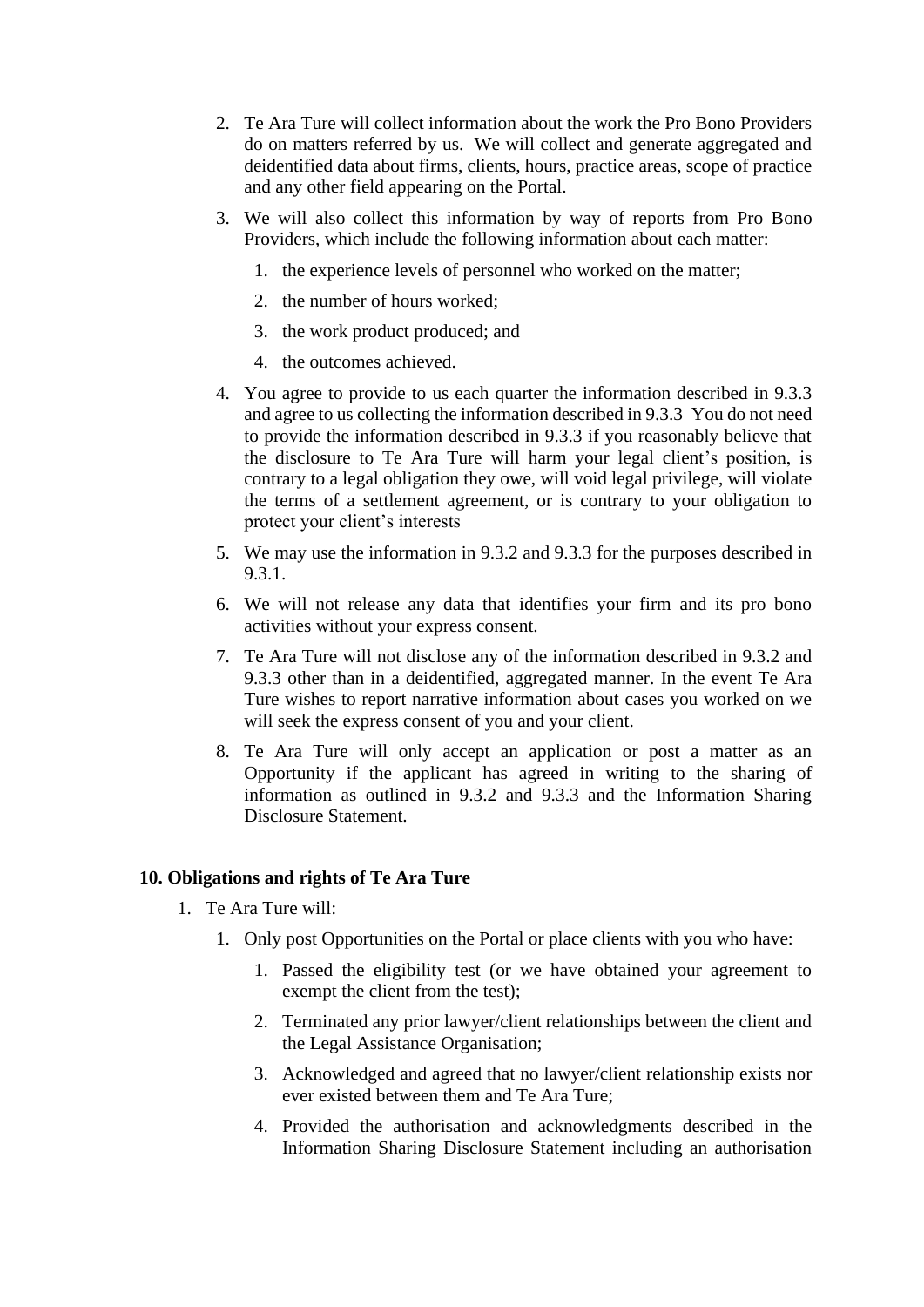and acknowledgment on Te Ara Ture's Privacy Policy and the risks of disclosure; and

- 5. Accepted the terms and conditions, including matters relating to Pro Bono Provider costs and court costs.
- 2. Use reasonable efforts to make referrals to you via the Portal
- 3. Ensure that on the Te Ara Ture website and in annual reports about Te Ara Ture service, it acknowledges that you are a participant of Te Ara Ture service.
- 2. Te Ara Ture may:
	- 1. decline applications in its absolute discretion;
	- 2. withdraw Opportunities if they have not been accepted within what Te Ara Ture considers, in its absolute discretion, to be a reasonable time frame;
	- 3. vary these General Terms, Privacy Policy and Portal Terms of Service, provided that 60 days' notice of such amendments are provided to you
	- 4. amend the eligibility criteria in its absolute discretion;
	- 5. amend the policies and procedures used to operate the service provide that prior reasonable notice is given to any such amendments; and
	- 6. develop other pro bono services or facilitate other pro bono activities in addition to referral services. For example, Te Ara Ture may facilitate pro bono secondments to community law centres, broker the partnering of a community law centre and pro bono provider on a matter, or broker the outsourcing of discrete tasks of a legal matter the community law centre continues to act on. These services and activities will be governed by separate terms and conditions agreed to between the parties, or where not agreed, these terms and conditions shall apply to the extent relevant.

#### **11. Obligations and rights of you**

- 1. You will:
	- 1. assign a dedicated pro bono coordinator to administer your referrals via the Portal;
	- 2. make reasonable efforts to accept referrals through the service;
	- 3. be responsible for onboarding the client after the referral has been accepted by you, including all steps required by client care rules;
	- 4. be solely responsible for providing pro bono legal services, as specified in the scope of work, to the client referrals accepted by you and Te Ara Ture;
	- 5. ensure that you or your lawyers will give the same priority to pro bono services as paid work, and ensure that the pro bono service is completed to the same high standards;
	- 6. ensure that you or your lawyers are competent to take on the matter, fully observe client confidentiality and all other rules of professional ethics;
	- 7. comply with the Portal Terms of Use and Privacy Policy; and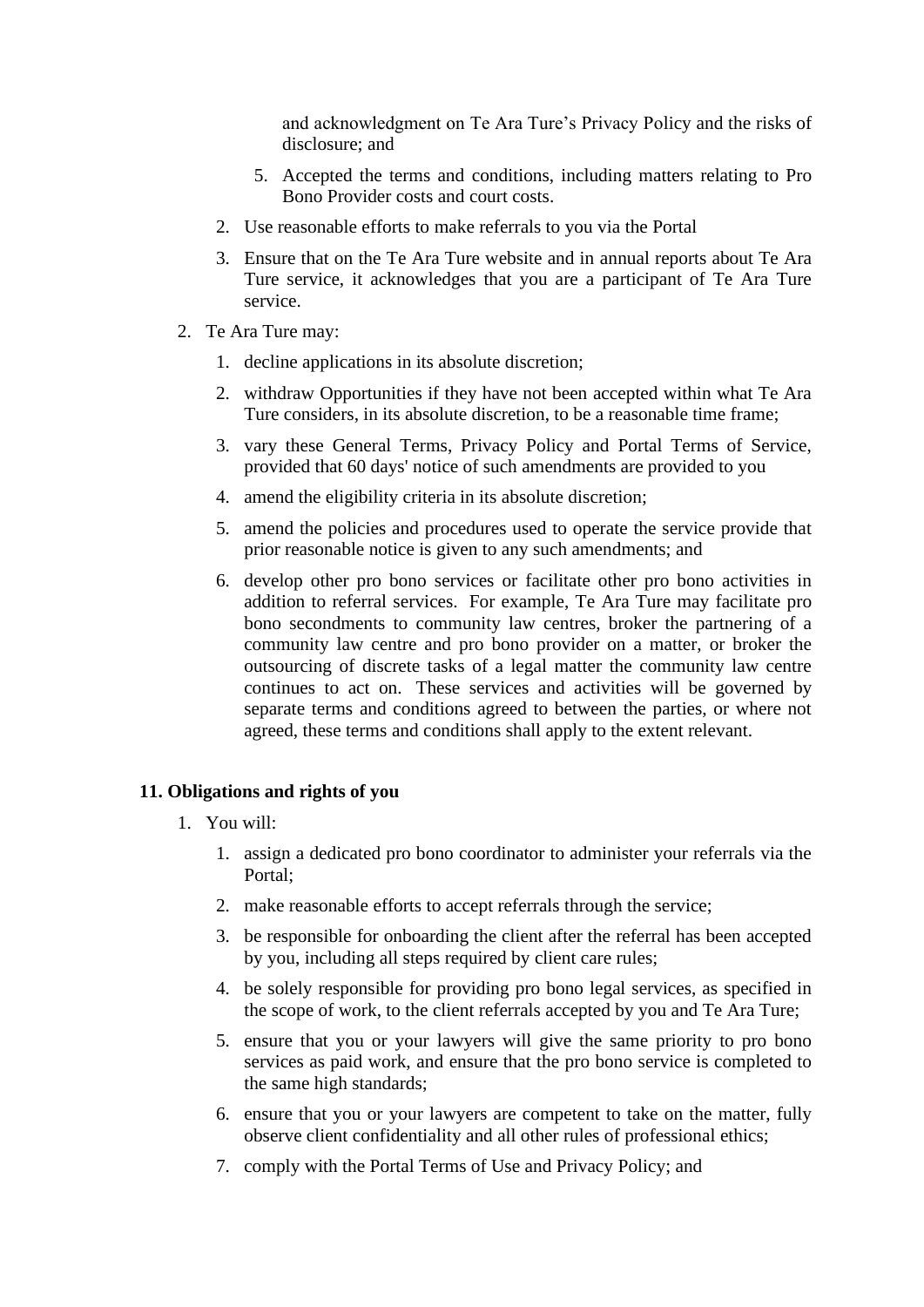- 8. keep in strict confidence, pursuant to rule 8.1 of the client care rules, any information received by you following confirmation by you that a conflict of interest does not exist and you want more substantive information (for the purposes of either deciding whether to offer services or accepting a referral).
- 2. You may:
	- 1. set your own pro bono policies, criteria and strategies; and
	- 2. develop independent pro bono programs and work streams.

## **12. Dispute Resolution**

- 1. The Parties will cooperate with each other and use all reasonable effort to resolve any disputes or differences arising under these General Terms.
- 2. If a dispute is unable to be resolved within 14 days of the date it is notified to the other party, it must be referred to mediation by a New Zealand Law Society approved mediator agreed to by the parties before any legal or other action in relation to the dispute is taken.

## **13. Variation**

1. Te Ara Ture may vary these General Terms, Privacy Policy and Portal Terms of Service, provided that 60 days' notice of such amendments are provided to you

### **14. Legally Binding**

- 1. By registering with Te Ara Ture, using the portal or otherwise accepting referrals from Te Ara Ture you agree to be bound by these General Terms, the Privacy Policy, and the Portal Terms of Service.
- 2. This Provider General Terms is governed under the laws of New Zealand and is legally binding.

#### **15. Definitions**

- 1. In this document, unless the context requires otherwise:
	- 1. **Legal Assistance Organisation** means a legal services organisation that refers matters to Te Ara Ture or posts matters directly on the Portal, including community legal centres and other organisations that provide free legal services.
	- 2. **Opportunity** means a request for legal assistance posted on the Portal by a Legal Assistance Organisation. For clarity, this includes, without limitation, requests to provide legal assistance to a client by providing advice or representation, and non-client-based requests such as requests for assistance regarding law reform advocacy and legal resource review.
	- 3. **Pro Bono** means as set out in Appendix 1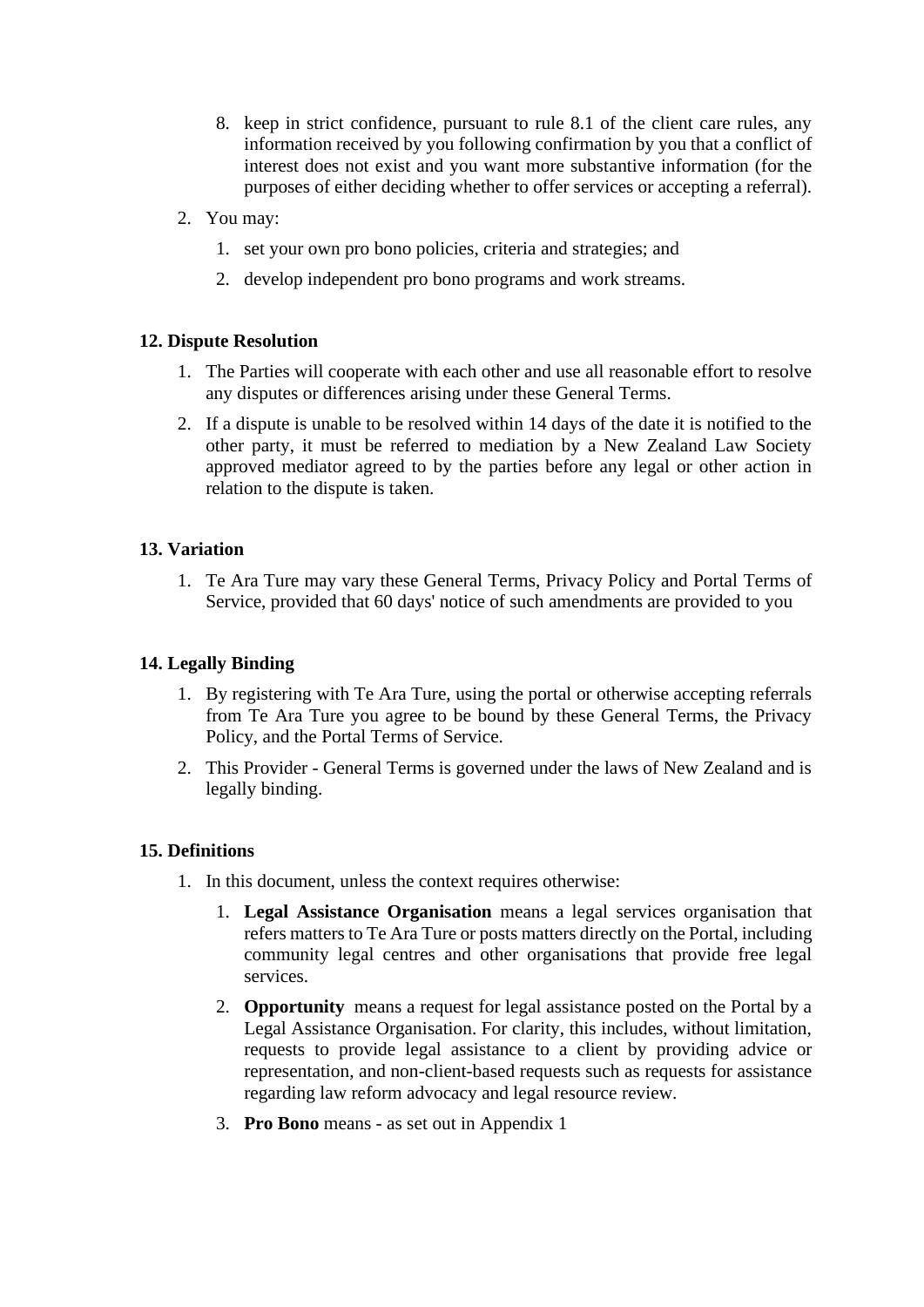- 4. **Portal** means the software program operated by Te Ara Ture that manages the placement of pro bono opportunities with Pro Bono Providers (and includes any subsequent releases, updates or patches to the Portal).
- 5. **Privacy Policy** means Te Ara Ture's privacy policy available at https://www.tearature.co.nz/privacy-policy
- 6. **Pro Bono Provider** means person or law firm offering pro bono services that is a registered user of the Portal.
- 7. **Te Ara Ture** means the legal matter referral service program operated under Community Law Centres o Aotearoa Incorporated through a contract with the Ministry of Justice. Te Ara Ture is not a separate legal entity to Community Law Centres o Aotearoa Incorporated.

# **APPENDIX 1**

# **DEFINITION OF PRO BONO LEGAL SERVICES**

"Pro bono legal services" means for the purposes of the Te Ara Ture referrals:

- 1. Giving legal assistance for free or at a substantially reduced fee to:
	- 1. individuals who can demonstrate a need for legal assistance but cannot obtain Legal Aid or otherwise access the legal system without incurring significant financial hardship; or
	- 2. individuals or organisations whose matter raises an issue of public interest which would not otherwise be pursued; or
	- 3. charities, other not-for-profit organisations or social enterprises, in each case where their sole or primary purpose is to work in the interests of low income or disadvantaged members of the community, or for the public good.
- 2. Conducting law reform and policy work on issues affecting low income or disadvantaged members of the community, or on issues of public interest.
- 3. Participating in the provision of free community legal education on issues affecting low income or disadvantaged members of the community or on issues of public interest.
- 4. Providing a lawyer on secondment at a community organisation (including a community legal organisation) or at a referral service provider such as a Public Interest Law Clearing House.

The following is NOT regarded as "pro bono legal services":

- 1. giving legal assistance to any person for free or at a reduced fee without reference to whether that person can afford to pay for that legal assistance or whether that person's case raises an issue of public interest.
- 2. free first consultations with clients who are otherwise billed at your normal rates.